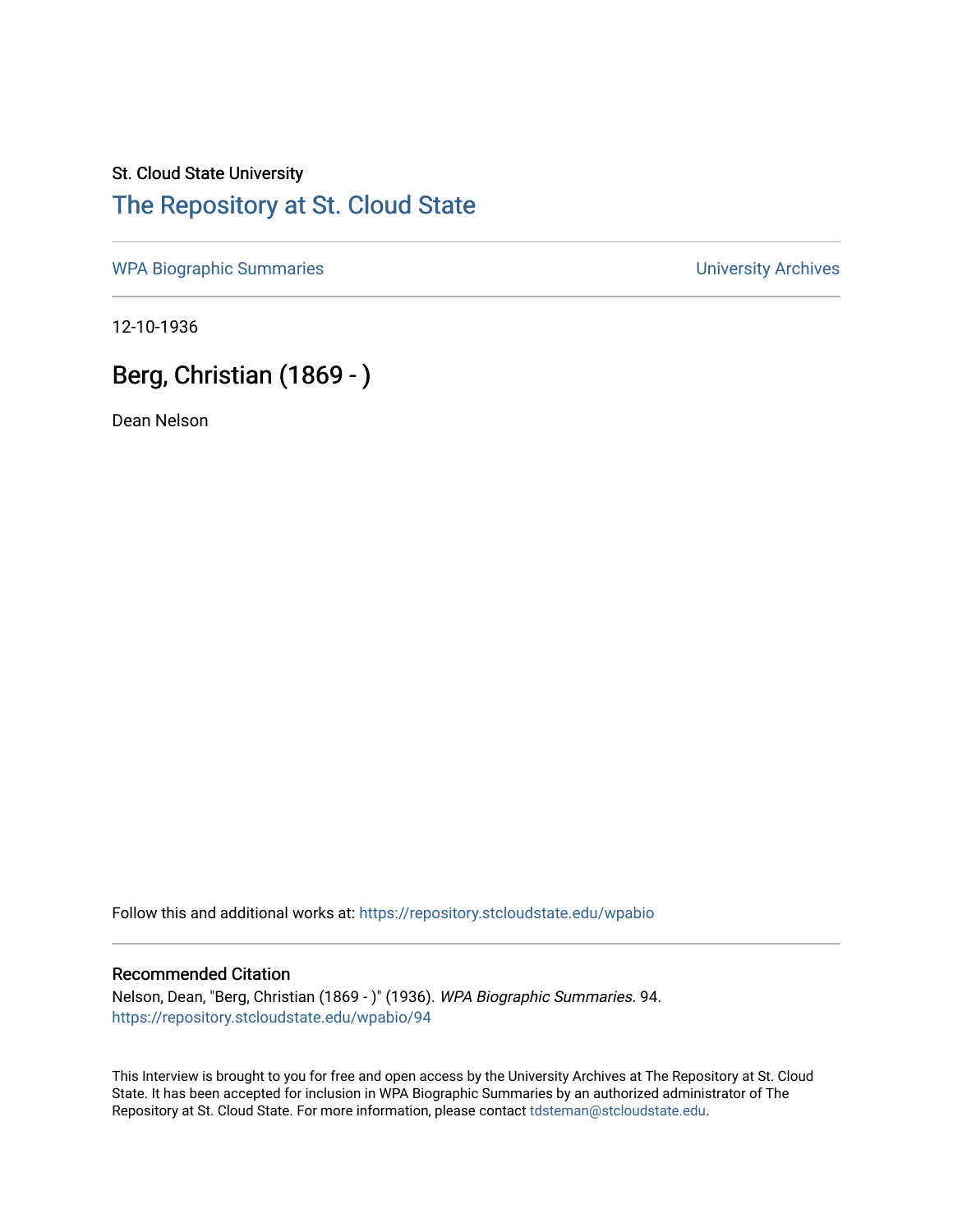#### BERG. CHRISTIAN

 $\frac{p^2}{p}$  .  $\frac{p}{p}$  .  $\frac{p}{p}$ 

#### File  $\mathbb{N}_0$ ,  $\mathbb{R} - 97$

 $\label{eq:1} \mathcal{L}_{\text{MSE}} = \mathcal{L}_{\text{MSE}}$ 

LEAN -

Christian Berg was born March 6, 1869 in Norway, son of Ole and Carina Berg. He attended grade school as a young boy and worked at odd jobs during his spare hours.

In 1884 Christian came to America and settled in St. Cloud. Stearns County, Minnesota. Christian came here to find employment and better living conditions. The first few years he worked at odd jobs around St. Cloud including teamster work. In 1893 Christian purchased a farm in Fair Haven township and started in the agricultural industry.

This farm was eighty acres of heavy timber and the only building was a log house. As farm implements and stock, Christian had only a plow, a scythe, one horse with harness and a buggy. This was meager equipment to start a farm with, but with perservance Christian gave his entire time and energy to hard labor. His first move was to hitch up the horse to the buggy and drive over to Maine Prairie. He encountered a well-to-do farmer at this location by the name of William Wilson and managed to get him interested in the buggy.

As the hours wore on Christian finally emerged from Mr. Wilson's farm riding his horse and leading a very good milk cow. Having made a satisfactory trade this was the first and most important step in securing the necessary stock for a farm. After securing a cow Christian began clearing land and opening it for cultivation. With inadequate equipment this was a very difficult job. For twenty years Christian worked hard and built a very modern and up-to-date farm, adding several plots of land until he had about 160 acres. In 1914 he sold this farm and came to St. Cloud. He erected a home at 25- 3rd Avenue Northeast, and has since lived in retirement here.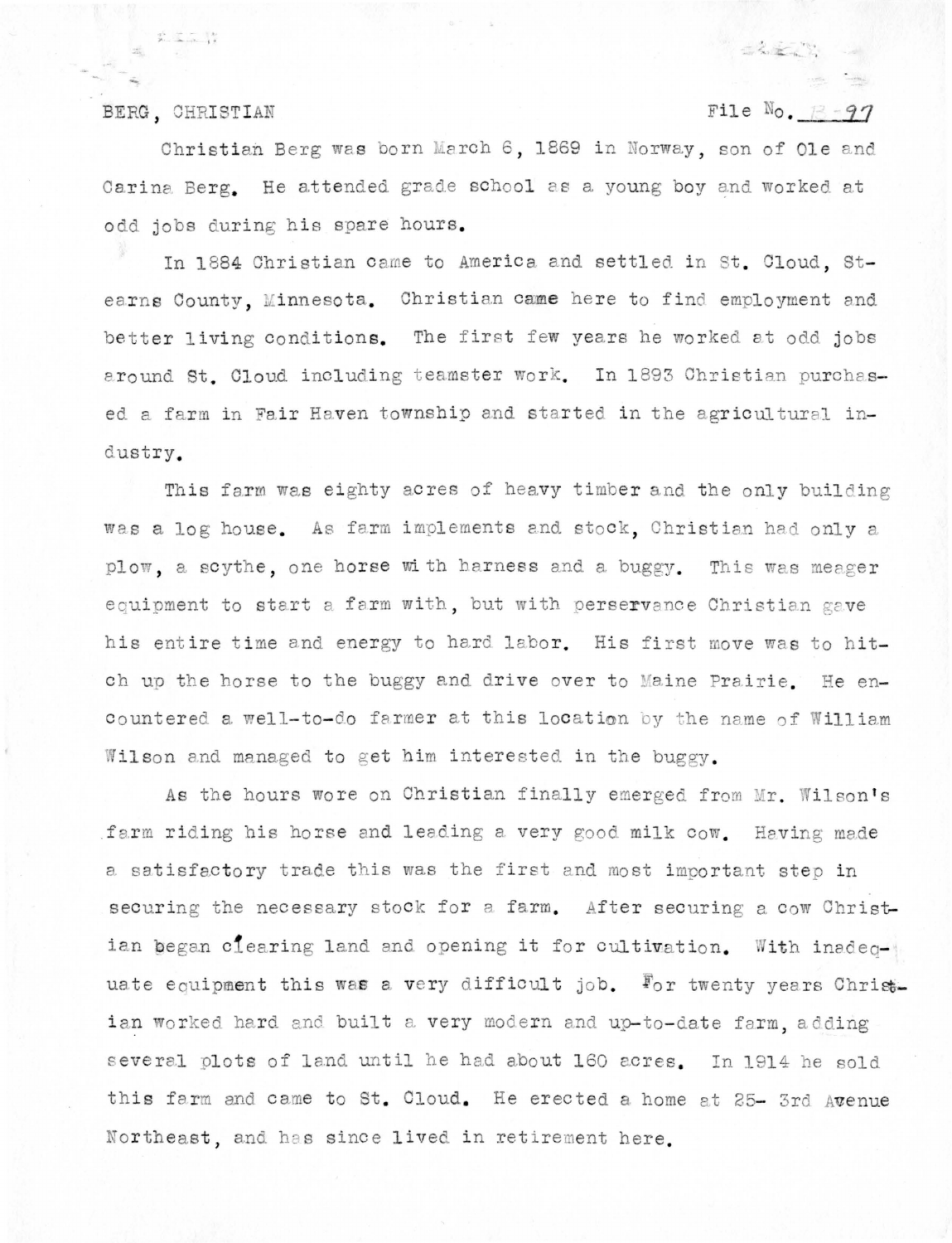### BERG, CHRISTIAN

 $f \in \mathcal{C} \setminus \{ \mathcal{C}_r \}$ 

#### Page 2 File No.

Christian Berg married Maria Hempke on March 17, 1893 in St. Cloud. Minnesota.

Maria (Hempke) Berg was born in Marsberg, Germany March 8,1869, daughter of John and Arnstina Hempke. She came to America in 1883 with her parents who settled at Maine Prairie, Stearns County, Minnesota.

Two Christian and Maria (Hempke) Berg were born four children: three deceased, the living is Carrie E. at home.

> Interviewed: Christian Berg Date: December 10, 1936 By: Dean Nelson

Publication Granted